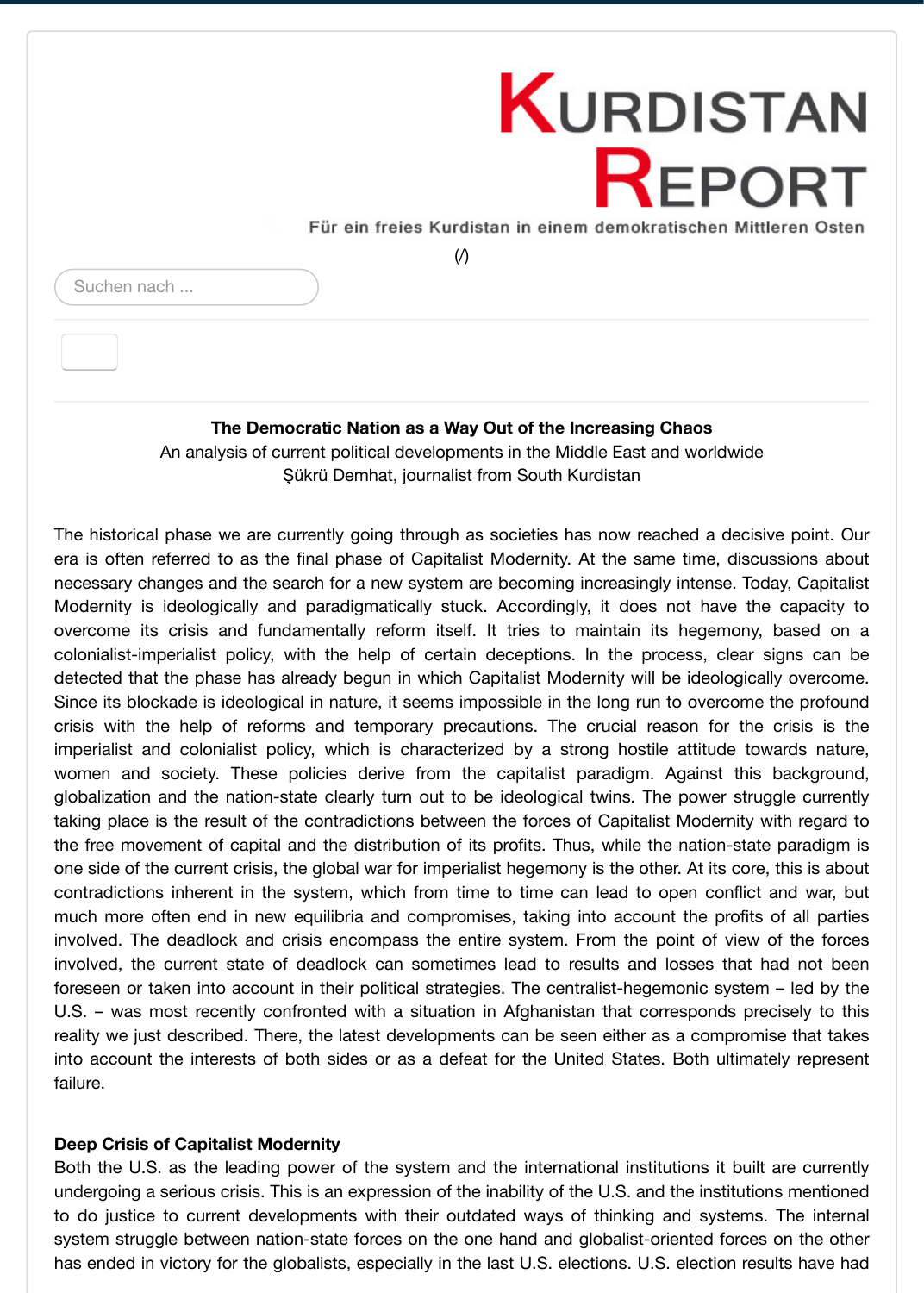a major impact on political and social developments both globally and in the Middle East. The long U.S. dominated alliances and platforms themselves, whose purpose is to balance existing interstate contradictions and create state relations, are being shaken to the core by the crisis of Capitalist Modernity. Because the crisis of these fundamentally political structures is very broad and multi-layered, the military, economic, social, and ideological institutions of Capitalist Modernity have become part of the existing chaos. The current structure of the UN is openly called into question by many of its member states, and NATO, as the system's vital military organization, is described as "brain dead." Such judgments do not come out of the blue.The UK's flight-like exit from the EU project and the fact that business enterprises are only interested in the immediate results of the crises that occur represent the most striking aspects in these conflicts. The status and borders of many nation-states that exist today are the result of the two world wars of the 20th century. Yet they are being challenged today. Efforts to create a basis for the renewed hegemonic division of the world are intensifying day by day and are openly presented to the various societies.

The developments of the 20th century were clearly shaped by the initiative of the USA. It used the existence of the Soviet Union to strengthen its own influence and as a means of pressure to rally other nation-states within the framework of its own bloc. The national liberation movements of a wide variety of peoples also saw the Soviet Union as an opportunity which they used within the framework of the existing contradictions. With the collapse of the Soviet Union, however, the U.S. lost its status as the driving force behind general developments. As a result, it declared "terrorist states" to be the new enemies - a role that until then had been played by the Soviet Union. Thus, a new generation of enemies was created. Through this policy, Capitalist Modernity managed for a time to ensure its continued existence on the basis of nation-states. But in the course of time it had to realize that this policy had also lost its effectiveness. Thus, it had to accept that after the collapse of the Soviet Union, the end of history had not come as had been proclaimed. It also understood that, in view of the now missing eternal enemy, it had entered a phase of disintegration. The USA had emerged from World War II as the global leader of capitalism.But since then, forces had also developed that were in open conflict or contradiction with it. The member countries of the Soviet bloc and its alliances had emerged in this context. After its disintegration, Russia entered the 21st century on the basis of its Soviet legacy and became one of the weaker wheels of Capitalist Modernity. Although the dissolution of the Soviet Union was widely considered a U.S. success, there were always doubts about the direction Russia would take. During this transitional period, Capitalist Modernity failed to create a new strategic enemy. It was therefore unable to take advantage of the opportunities that existed at the time as it had intended. As time went by, more and more forces appeared on the scene that positioned themselves against the USA and demanded a piece of the pie. In addition, numerous nation-states increasingly asserted their hegemonic claims with self-confidence and developed into a serious risk for the Western hegemonic forces. The rising forces of the new century include India, Russia and other states, but above all China. They are now actors who are quite capable of challenging the U.S. for its leadership role in global capitalism.

#### **The USA and its Allies Have Failed**

It is clear that the political strategy of the U.S. and its allies from Iraq, Syria and Kurdistan all the way to Afghanistan has reached a dead end. Since they clearly do not have the strength to implement their own plans in the region, their position and global leadership are now being challenged. The shifts of forces in Afghanistan, Iraq and Syria, the repositionings and the decisions to withdraw are also directly related to this policy. Abdullah Öcalan dealt intensively with the Afghan-Pakistani region in his defense writings years ago and came to conclusions that foreshadowed current developments. His analyses or "prophecies" at that time have practically come true today. The forces of modernity are deeply mired in chaos and blocked. Even though they always try to deliberately amplify crises and thus steer them in their own favor, this time they have failed in doing so. The U.S. and its allies have reached an impasse. Especially at their summer NATO summit, the EU Council meeting and the G7 summit, they therefore made an attempt to draw up a new military, economic and political "roadmap". These efforts were judged by many observers as an attempt by the centralist-hegemonic powers to create a new "strategic threat" similar to the one in 1952. At that time, Turkey had voluntarily participated in the Korean War in order to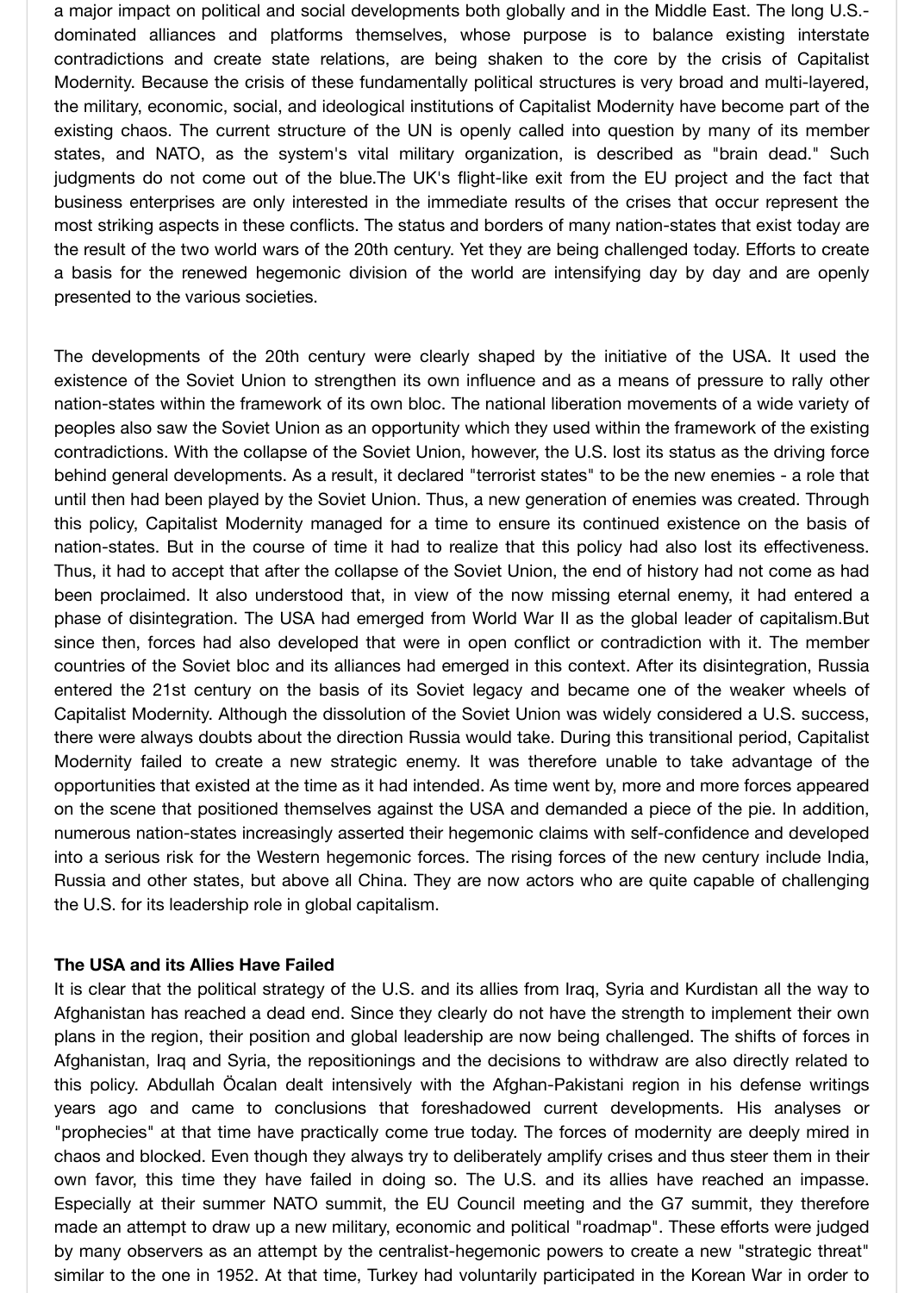profit from the political conjuncture. Analogous to the circumstances of that time, it is making a very similar attempt today in Afghanistan, but so far without success. It is obvious that the "brain death of NATO" will render NATO`s existence obsolete. Such nation-state oriented institutions are not capable of developing solutions to the existing chaos. The Soviet Union had failed to gain a foothold on the ground after occupying Afghanistan in 1979. Instead, its defeat there was a major external factor contributing to its disintegration. A similar situation is being experienced today by the United States, which had continuously occupied Afghanistan for twenty years since the 2001 attacks. Angela Merkel, a key U.S. partner in this project, summed up this fact: "In claiming to transform Afghanistan according to our ideas and values, we have failed." The U.S. - a power widely regarded as a global player - has also admitted defeat, withdrawing and leaving the country in the hands of the Taliban, which, with the help of its many connections on the ground, it had itself promoted in the past. Thus, Abdullah Öcalan's analyses of the "power of tradition" have become a practical reality today. Neither the Soviet Union nor the United States with its Western allies were able to establish themselves in the region with the help of their collaborating nation-state agents or their own despotic modern methods. After their defeat and withdrawal, local reactionary-traditional forces, based on their current organizational strength, have now filled the vacuum created in the region and taken power. Or, to put it another way, power has been handed over to them.

#### **The Situation in Iraq and Afghanistan - a Late Consequence of U.S. Intervention**

Recent developments in Afghanistan will affect the political conjuncture throughout the region. The panicked withdrawal of the U.S.-led forces, with casualties, is either the result of a compromise with the reactionary Taliban based on the interests of all parties or the failure of their political strategy. In either case, it is entirely appropriate to attest to a serious ideological weakness and setback in the system. It seems that the failure of the U.S. and its allies in Afghanistan will have even more dramatic consequences in the political sphere. The current situation in Iraq and Afghanistan-a late consequence of U.S. intervention some twenty years ago-will create a security problem in terms of U.S. global leadership. In the near term, this will have a particular impact on U.S. domestic policy. As a result, the political rise of the Democrats in the wake of the last U.S. presidential election will now be seriously questioned and criticized after the withdrawal from Afghanistan and will come to an end. The increased domestic political activity by Republicans that we have seen recently is a reflection of this. Discussions about a complete U.S. withdrawal from Iraq and even the entire Middle East have also gained massive momentum. Those forces whose policy was previously based on an alliance or common interests with the U.S. and had provided existential support for this policy are currently intensely discussing their own situation, especially numerous regional actors, namely the South Kurdish KDP (Kurdistan Democratic Party) and Iraq. Another effect can be seen in the attitude of Iran, which is using these developments to increase or consolidate its regional hegemony and even use them as a threat against all forces it considers a danger. In the near term, the situation in Afghanistan will serve Iran as a central threat and argument for its policies in the region itself and especially in Central Asia and the Far East.

#### **Warlike Conflicts Will Intensify in the Middle East**

The fact that the U.S. and its allies are repositioning and posturing themselves vis-à-vis Iran, Russia and especially China will not lead to a Cold War like the one between NATO and the Warsaw Pact, nor to a conventional "hot" war. It is foreseeable that World War III will intensify and continue in the form of local wars and with the help of economic, diplomatic and military interventions - using religiously, ethnically or similarly motivated forces. It must therefore be assumed that the developments in Afghanistan will also be repeated in Syria and Iraq, adapted to the specific conditions on the ground. Although it may appear that the withdrawal of U.S. forces from Girê Spî and Serêkaniyê in Rojava and their withdrawal from Afghanistan, which was agreed upon with the Taliban, followed one another immediately, they are in fact two very different events. Withdrawing from Iraq in the same way would not fit U.S. political strategy. Rather, it can pursue the previously tested policy of withdrawing a part of its fighting units that rely on forces composed of local collaborators. However, a complete withdrawal from the country remains unlikely in the near term. Despite this observation, it would lead to erroneous political and military assessments if we assumed that the United States could never withdraw or, on the contrary, would withdraw immediately. Especially against the background of the current political conjuncture, it is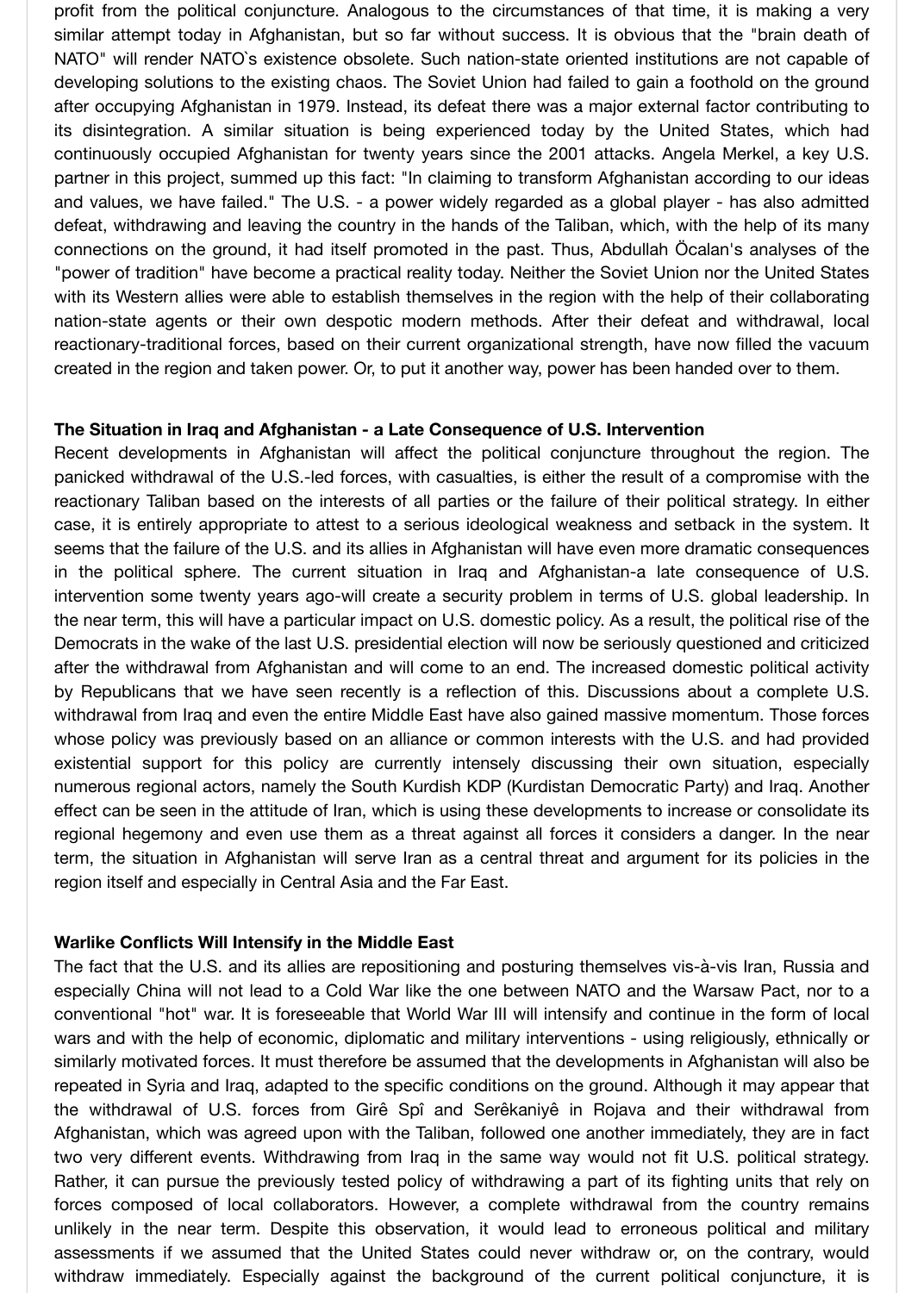true face of the imperialist-hegemonic forces. They have not the slightest interest in spreading values such as freedom, democracy and human rights in the Middle East. Their regular statements in this are nothing but propaganda and mean the concealment of the truth. The attacks of Turkey ar colonialist states in the region, which are directed against the Kurds and aim at annihilation and ge are the result of the aforementioned attitude. The attacks are strengthened by this attitude and ultimately directly fueled and directed by their representatives. The anti-Kurdish and anti-liberal policy pursue the help of Turkey has most recently been joined by Iraqi Prime Minister al-Kazimi. Thus, these want to create facts especially in the Medya Defense Zones, but also in Sinjar, Mexmûr and Ro other words, the international conspiracy<sup>1</sup> against the Freedom Movement and Abdullah Öcalan i stepped up once again.

The societies of the Middle East rebel the most against dominance and power because of th reality. It will definitely not be easy to impose the nation-state corset on this multi-identitarian, multilingual and multicultural social reality. For this very reason, Abdullah Öcalan described the ex of Saddam Hussein years ago as the end of the nation-state. The strategy of Capitalist Mode constantly create new artificial contradictions to protect its own interests has further exacerbated to protect hopeless situation in the Middle East. Also, the Palestinian question is still not solved, which is re the above-mentioned attitudes and concepts. It is the mentioned forces that have fueled the Palestinian [c](#page-6-0)onflict. With the help of this crisis, which they themselves created, they were able to the entire Middle East for a long time. When the struggle for freedom in Kurdistan was added problem, which had become a fundamental contradiction that remained unresolved, the crisis de massively and the situation in the region became even more chaotic. For while the nation-sta institutions of the 20th century were completely focused on the Israeli-Palestinian conflict and the states positioned themselves accordingly, the rise of Abdullah Ocalan and the PKK forced the comprehensively correct the plans they had previously made. After its emergence, the PKK's freedom struggle succeeded in playing a leading role in shattering the nation-state straitjacket that was cor alien to the Middle East.In doing so, it has also made clear that the Palestinian issue ha instrumentalized by Capitalist Modernity and regional nation-states, and that the real struggle Palestinians has been distorted. Today, it is not the Palestinian resistance that is decisive for strategies in the region, but the struggle for freedom in Kurdistan. The global hegemonic forces aware of this. It is obvious that they have formed an alliance with the nation-states against the f struggle in Kurdistan. These two actors consider the ideas of Abdullah Öcalan as a fundamental da themselves. For this reason, they planned and carried out the international conspiracy. The develop in the Israeli-Palestinian conflict and the attitude towards Abdullah Ocalan have since proven this fa and again.

# **The Restructuring of the Region**

For some time now, attempts have been made to advance the restructuring of the Middle East newly defined goals and interests and to organize the political strategy in the region with the hel Iraqi state. In particular, Iraqi Prime Minister al-Kazimi is being used for this purpose. Since the occ in 2003, Iraq has neither gained stability nor been able to adapt to the nation-state framework. As the situation in the country is currently being comprehensively analyzed and reassessed in Discussions about a possible U.S. withdrawal from Iraq are being used as an opportunity to res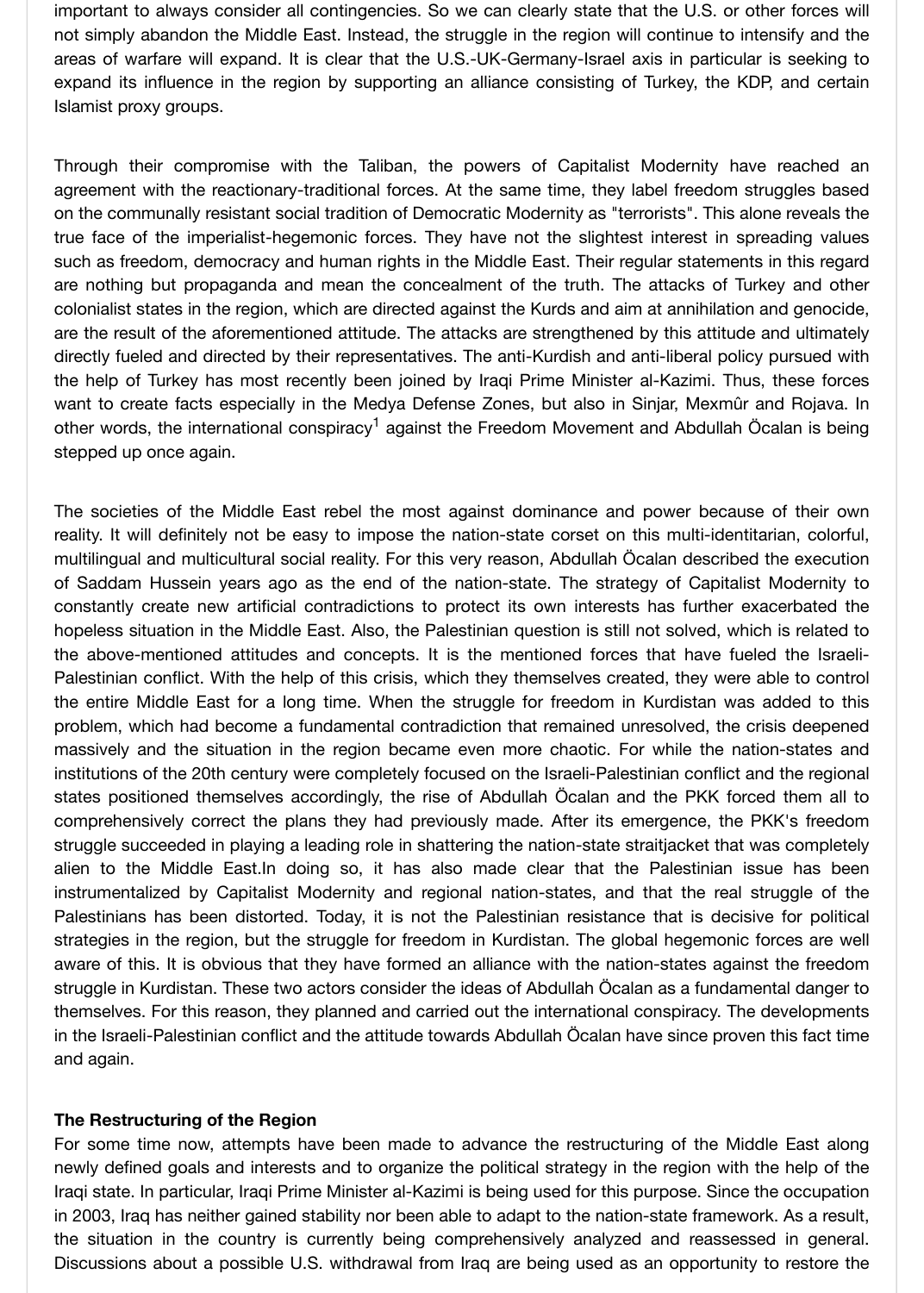state and the system with al-Kazimi's help. Accordingly, attempts are being made to quickly hold elections in Iraq and then create a new political framework. Voices are also being raised that want to put everything from Iraq's constitution to its state system up for discussion. In order to present al-Kazimi as the one who has sufficient strength for all these undertakings, the organization of a conference of international heads of state in Baghdad was supported. We certainly must not think of this conference exclusively as a diplomatic gathering. Even if the diplomatic efforts that took place behind closed doors in this framework were not fully made public, we can still take a closer look at some of the discussions and results that became public. It is clear that this international meeting heralded a new phase in the reorganization of the region. In addition to diplomatic aspects, security, intelligence, economic and political issues were obviously on the agenda. Other issues included the international conspiracy against our movement and the ongoing genocide against the Kurds. The fact that Iraq has not yet shown a clear stance against Turkey's occupation attacks in Sinjar, Mexmûr, the Medya Defense Zones and the Asos-Pêncewîn region shows the extent of its collaboration. Al-Kazimi has for some time pursued a policy of compromise between Turkey's strategy and that of the Iraqi state-on the basis of a common policy against the PKK. Thus, Al-Kazimi wants both to gain Turkey's support and, with the KDP's support, to secure his own hold on power.

# **Iraq has Once Again Become a Combat Arena**

The annihilation attacks and the conspiracy against our movement are currently organized through two centers. One of them is Hewlêr (Erbil). While a specific form is to be given to politics in Kurdistan here, an attempt is being made via Baghdad to weaken the influence of our movement not only in Kurdistan itself, but in the entire Middle East, in order to ultimately destroy it. It is well known that Turkey is making great efforts for this purpose and is permanently active in Baghdad, Mûsil (Mosul) and other areas for this purpose. As the center of reshaping politics in Kurdistan, Hewlêr is now in a very dangerous position. Meanwhile, the KDP is playing a totally unacceptable role in the framework of the Turkish occupation attacks and is increasingly increasing its collaboration and betrayal. As the KDP's hostility towards our Freedom Movement is well known, Hewlêr has been chosen as a center for the current attacks.A "divide and rule" policy is also being pursued against the Shiite, Sunni, Kurdish and other blocs in Iraq and its neighbors in accordance with the reshaping plans for the region and according to the existing interests. In the current political phase, massive pressure is being exerted on the various actors to achieve these goals. Two blocs each claim decision-making power over the region, permanently prioritizing their own interests and exerting massive pressure. The Western powers led by the United States form one of these blocs. The attacks of NATO member Turkey are part of their activities, because this expansionist and colonialist policy is part of the general NATO strategy in the region. Turkey's occupation attacks are used by NATO as a kind of baton. This is especially true for the USA, which has realized that it cannot bring our movement to its knees ideologically and physically. Parallel to these attacks, it is propagated that our movement among the other forces belonging to the bloc organized by Iran, which is accompanied by a corresponding policy. From the US point of view, a PKK that joins the Iranian bloc is much more preferable than the PKK that leads the `Policy of the Third Way`.

The conflict between Turkey and Iran over regional hegemony is expanding geographically and gaining in ferocity. The successes of the guerrillas in the fight against the genocidal attacks and the resulting outcomes have a direct impact on the entire region. They are the reason why all actors must adjust their plans and position themselves accordingly towards our movement. As a result, the relationship, contradictions, conflicts and cooperation between Turkey and Iran are entering into greater and greater disorder, which in turn has direct consequences for the Kurds. After the end of the Afghanistan mission, the disputes between Iran and Turkey over regional hegemony have led all actors to act much more quickly and hectically. Turkey has used this as an opportunity for similarly important results as in 2001. It is accordingly seeking to use the "success" of Sunni Islam in Afghanistan to increase its influence in the region and ultimately crush our movement by increasingly encircling it. At the same time, it is striving to penetrate even further into Iraq and Syria and thus expand its sphere of influence. Iran is also taking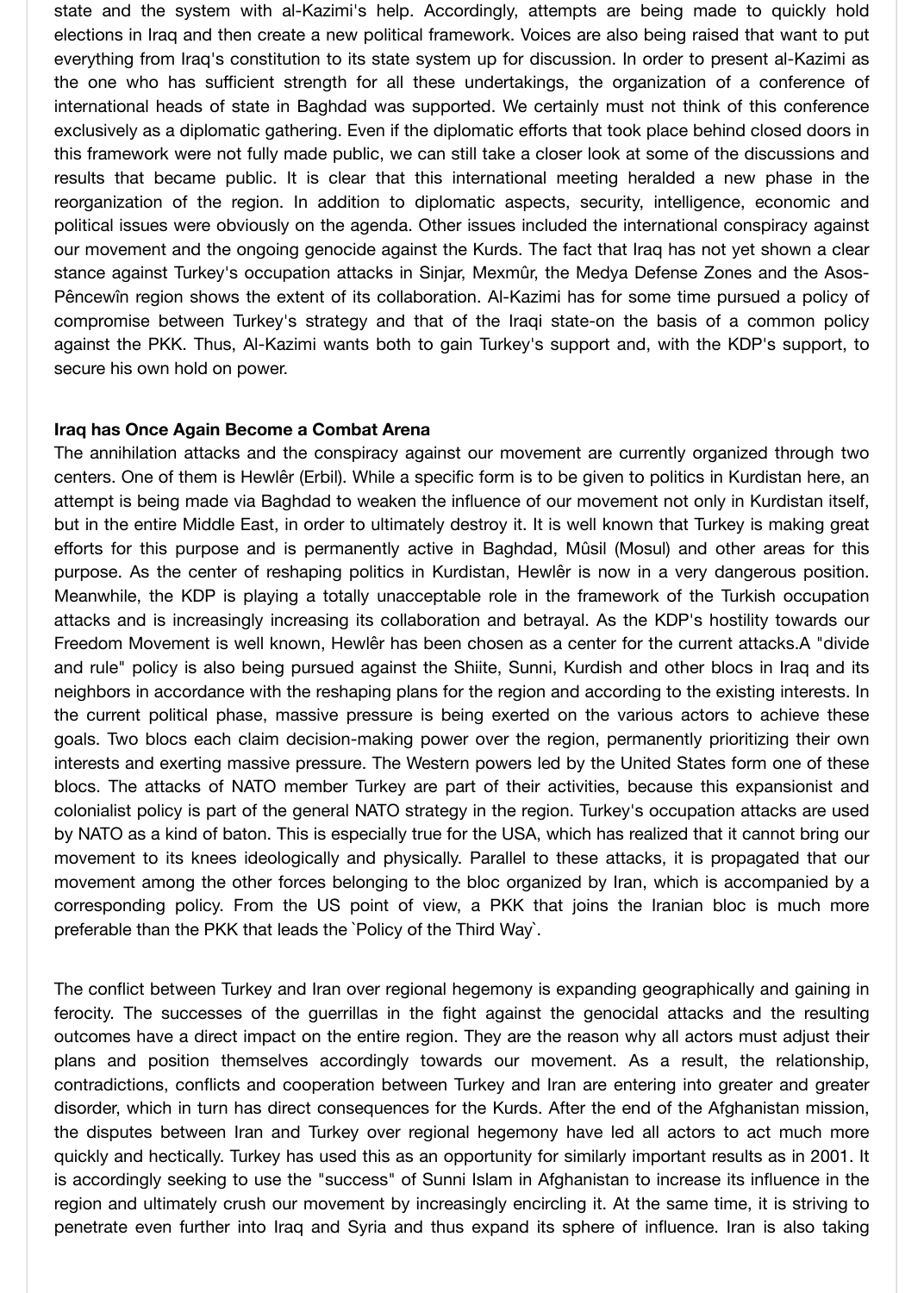advantage of the current situation to expand its sphere of influence in Iraq, Syria, and Lebanon vis-à-vis the United States, Israel, and Turkey, and to achieve corresponding results. Iraq has thus once again become a battle arena in which strategic conflicts are being settled.

Within the framework of these struggles for hegemony and power, the various blocs are trying to instrumentalize the power of our movement for their own interests. Despite all the obstructions, conspiracies and attacks, we as a movement are a decisive regional factor. Every force that wants to pursue its goals in the Middle East is very aware of the potential of our struggle and inevitably pays attention to us. We can also interpret this as an intention to weaken our movement first, then force it to follow the policies of the respective bloc, and thus use it within the reshaping of the region. If they do not succeed in this, they will feel compelled to change their strategy towards our movement. As we know, the USA played a decisive role in the international conspiracy against Abdullah Öcalan. The U.S. is also actively supporting the current plan to crush or, failing that, to weaken and subjugate our movement. It wants to eliminate our movement with the help of the KDP line, force it to surrender and thus remove an obstacle to their own plans.That is why the US has particularly instigated the collaboration between Turkey, Iraq and the KDP, which together are leading the genocidal attacks on our movement. In Rojava, they are trying to impose with carrot and stick that instead of the achievements there, the regional US policy is accepted and our freedom paradigm is replaced by the US mentality. In this sense, the current struggle is ultimately an ideological one. The U.S. wants to force our movement to abandon its own paradigm, to push for a Kurdish nationalism like the KDP, to stop its struggle against Turkey and the other colonial forces, not to deal with the existing social problems in the slightest way and to offer no resistance at all. This would mean nothing other than capitulation.

# **Continuation of the International Conspiracy**

The mentioned forces responded to Abdullah Öcalan's offensive after the international conspiracy against him with the concept of "fight against terrorism". Their intention was to prevent a solution to the Kurdish question and instead to hold it as a trump card that could be used at will. Necessarily, therefore, this concept was developed and applied to the struggle for freedom in Kurdistan. Turkey was also a beneficiary. It secured international support and profited enormously. It focused on its strategy to further intensify the genocide against the Kurds. The EU's decision to confront our movement under the label of "terror" was part of this policy. Today's attacks to destroy our movement or to make it surrender are a direct continuation of the international conspiracy. They are meant to reach the goal through the intensified and permanent isolation of Abdullah Öcalan, the attacks on the democratic politics and society in North Kurdistan and the occupation of Rojava and South Kurdistan. Obviously, all these measures correspond to the interests of the Western imperialist powers, first and foremost the USA, and are actively fueled, supported and partly directly executed by them. Despite this concept and the comprehensive attacks, our struggle has brought AKP-MHP fascism to the brink of collapse today.

#### **Democratic Modernity as a Model for a Solution**

All the current developments make it clear that the medicine "nation-state" has lost its effect in society. Continuing to rely on the nation-state mentality leads not only to wars, but to enormous destruction. Feminicide, ecological devastation and social neglect are clear signs of the bankruptcy of Capitalist Modernity and are taking on more dangerous proportions with each passing day. These and numerous other developments have now made it clear throughout the world that the current system cannot continue. Of course, its end will not be reached without struggle. For Capitalist Modernity continues to try to prolong its existence with the exploitation of society and nature. Despite all its tactical maneuvers and strategies, it has not succeeded in forcing society to surrender. This fact is related to the nature, history and genetics of society. At the same time, it opens up a completely different possibility: the identities and cultures from which society emerges are incompatible with the nation-state. Because of its democraticcommunal character, society is in a contrary position to Capitalist Modernity. This situation can be fundamentally resolved only with the help of the mentality of the Democratic Nation. This is also the reason why our struggle and the areas where it has turned into a social-revolutionary construction